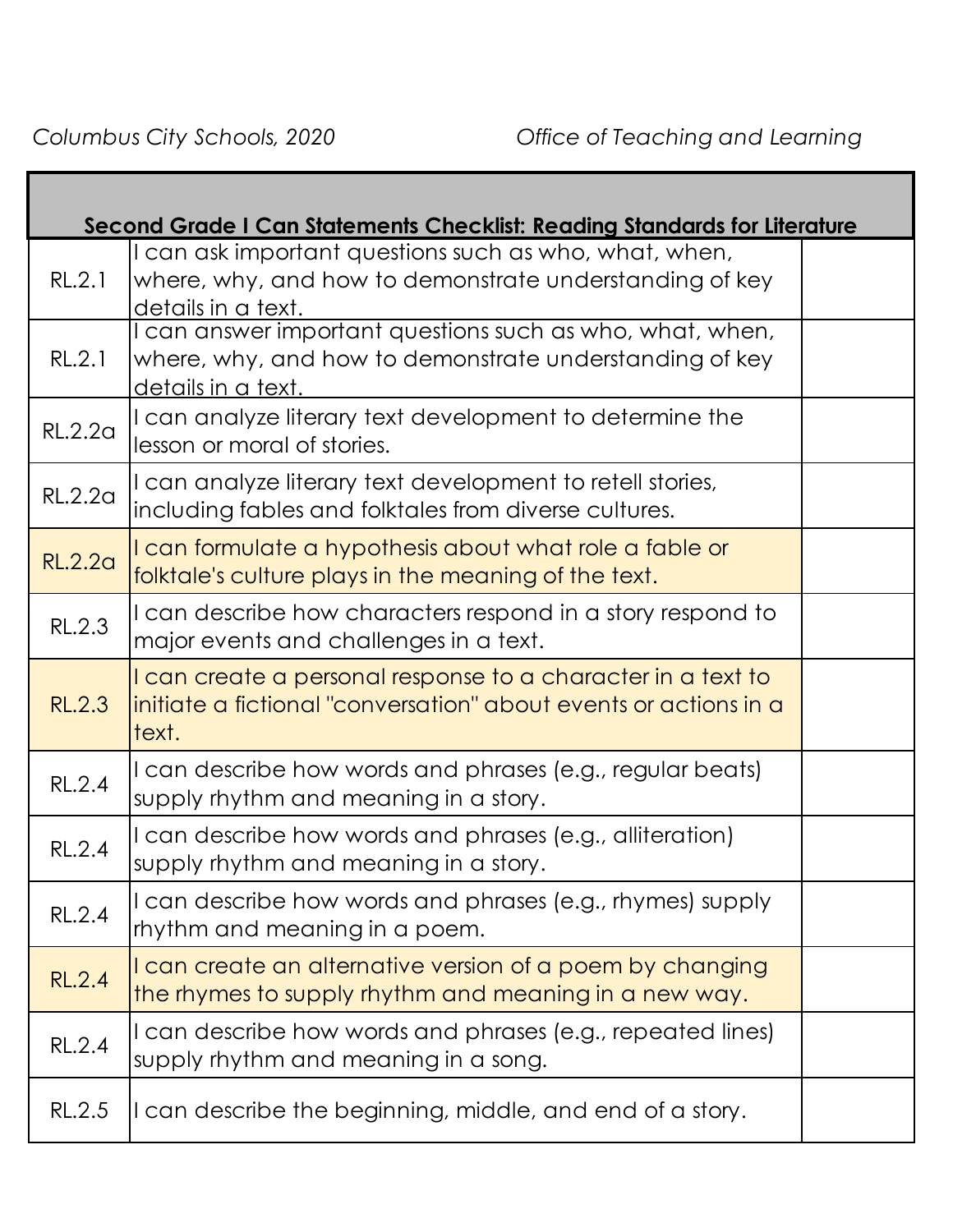| RL.2.5        | I can describe the overall structure of a story, including<br>describing how the beginning introduces the story.                            |  |
|---------------|---------------------------------------------------------------------------------------------------------------------------------------------|--|
| <b>RL.2.5</b> | I can describe the overall structure of a story, including<br>describing how the middle provides the important events in a<br>story.        |  |
| RL.2.5        | I can describe the overall structure of a story, including<br>describing how the ending concludes the action.                               |  |
| RL.2.5        | I can analyze how a story would be different without its<br>ending and explain it to someone using details from the text.                   |  |
| <b>RL.2.6</b> | I can distinguish between points of view when referring to<br>narrators and characters.                                                     |  |
| RL.2.6        | I can recognize when the narrator is a character in the story.                                                                              |  |
| RL.2.7        | I can use information gained from the illustrations and words<br>in a print text to demonstrate understanding of its characters.            |  |
| RL.2.7        | I can use information gained from the illustrations and words<br>in a print text to demonstrate understanding of its setting.               |  |
| RL.2.7        | I can use information gained from the illustrations and words<br>in a print text to demonstrate understanding of its plot.                  |  |
| RL.2.7        | I can use information gained from the illustrations and words<br>in a digital text to demonstrate understanding of its<br>characters        |  |
| <b>RL.2.7</b> | I can use information gained from the illustrations and words<br>in a digital text to demonstrate understanding of its setting.             |  |
| RL.2.7        | I can use information gained from the illustrations and words<br>in a digital text to demonstrate understanding of its plot.                |  |
| <b>RL.2.7</b> | I can critique the illustrator's choices, explaining my thoughts<br>about whether they effectively communicated the meaning<br>of the text. |  |
| <b>RL.2.8</b> | (Not applicable to literature)                                                                                                              |  |
| RL.2.9        | I can compare and contrast two or more versions of the same<br>story written by different authors.                                          |  |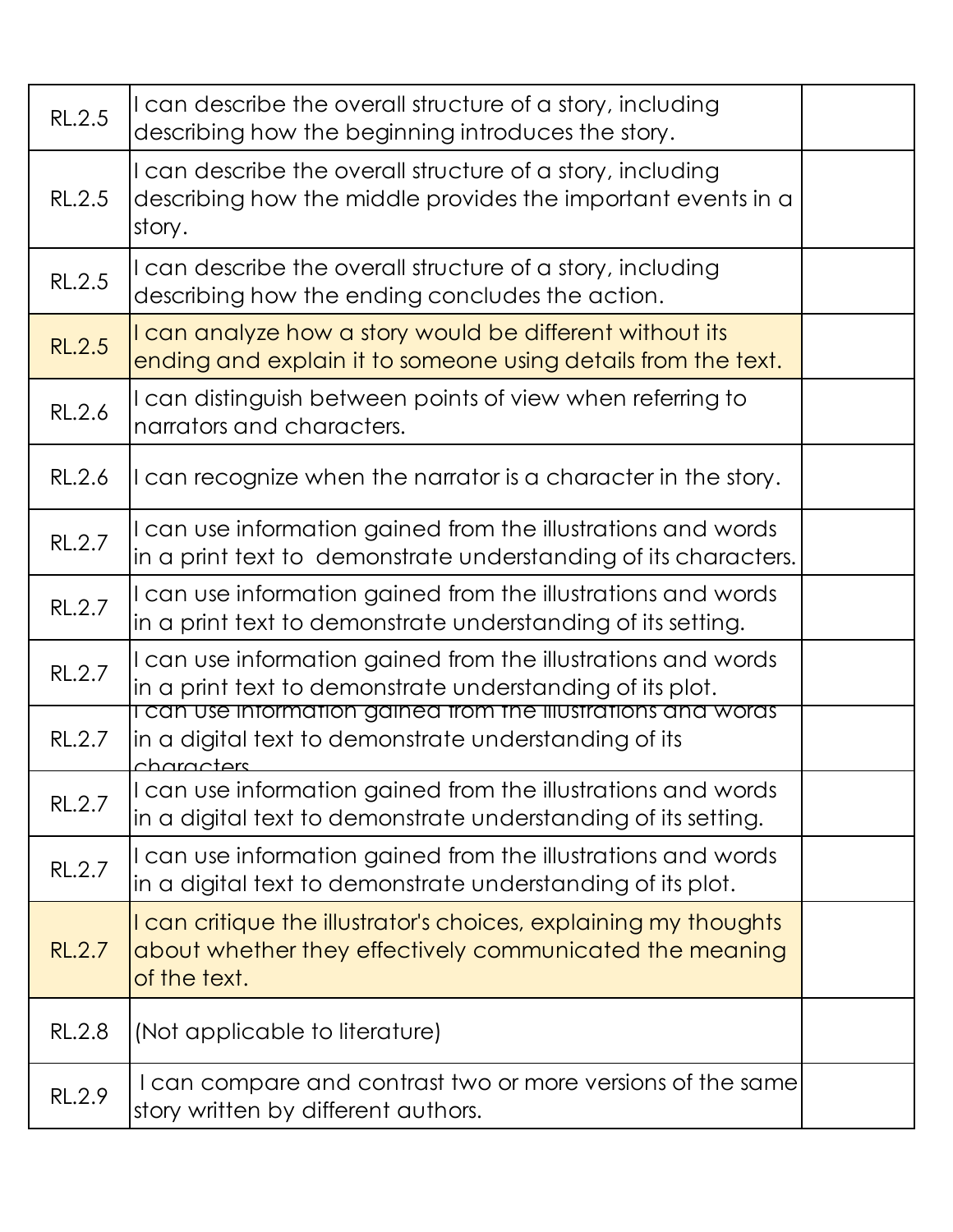| RL.2.9  | I can compare and contrast two or more versions of the same<br>story from different cultures.                                                                                                                     |  |
|---------|-------------------------------------------------------------------------------------------------------------------------------------------------------------------------------------------------------------------|--|
| RL.2.9  | I can synthesize two or more versions of the same story from<br>different cultures by selecting the most impactful parts from<br>each version and creating a composite story including<br>elements from them all. |  |
|         | By the end of the year (with scaffolding as needed), I can<br>RL.2.10 read and comprehend literature of 2nd-3rd grade-level<br>complexity (including stories and poetry.)                                         |  |
| RL.2.10 | I can activate prior knowledge and draw on previous<br>experiences in order to make make text-to-self connections<br>and comparisons.                                                                             |  |
| RL.2.10 | I can activate prior knowledge and draw on previous<br>experiences in order to make text-to-text connections and<br>comparisons.                                                                                  |  |
|         |                                                                                                                                                                                                                   |  |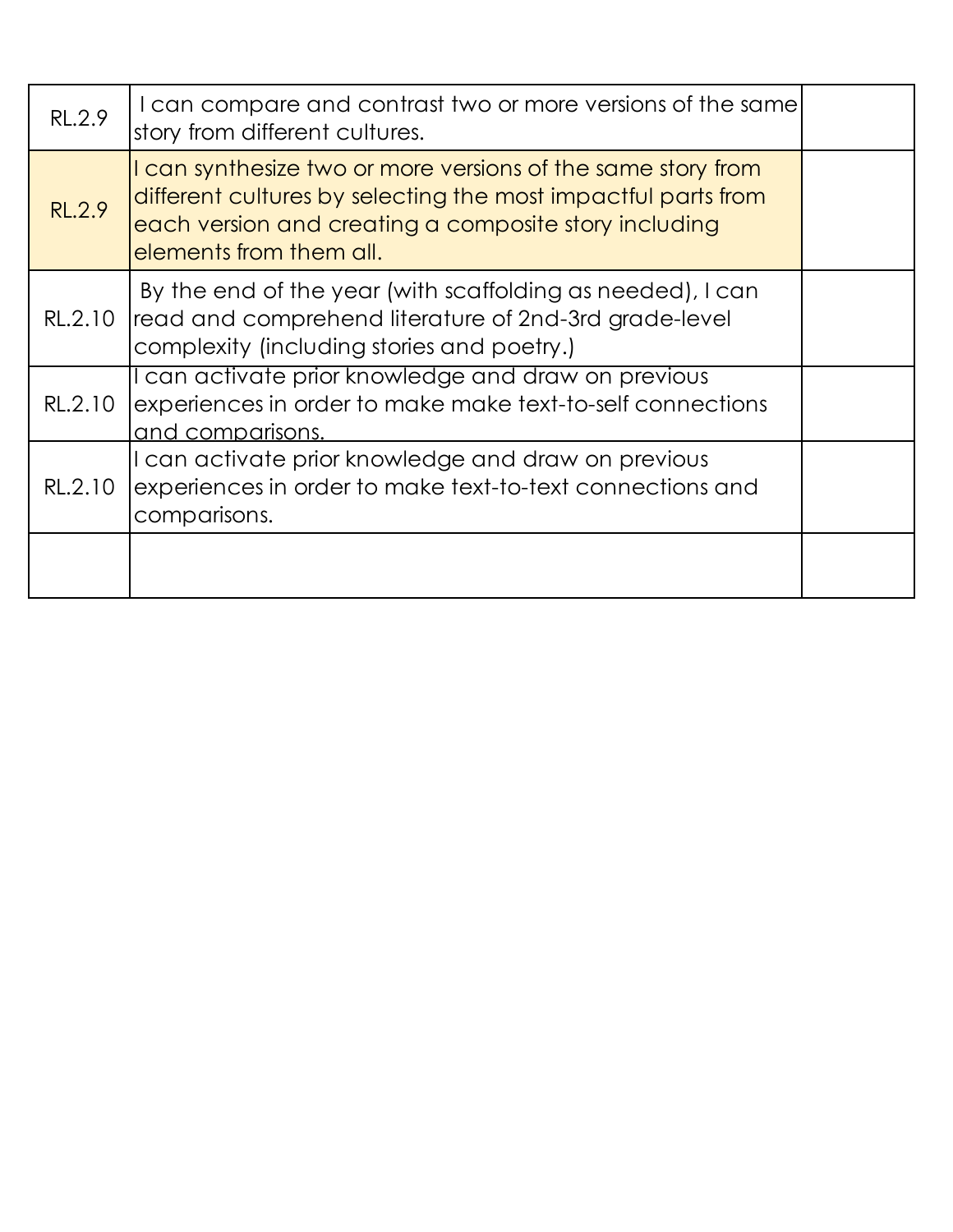|         | Second Grade I Can Statements Checklist: Reading Standards for Informational Text                                                                                           |  |
|---------|-----------------------------------------------------------------------------------------------------------------------------------------------------------------------------|--|
| RI.2.1  | I can ask questions such as who, what, when, where, why,<br>and how to demonstrate understanding of key details in a<br>text.                                               |  |
| RI.2.1  | I can answer questions such as who, what, when, where,<br>why, and how to demonstrate understanding of key details in<br>a text.                                            |  |
| RI.2.2a | I can analyze informational text development to identify the<br>main topic of a multi-paragraph text.                                                                       |  |
| RI.2.2b | I can analyze informational text development to identify the<br>focus of specific paragraphs within a multi-paragraph text.                                                 |  |
| R1.2.2b | I can critique informational text development by determining<br>which paragraphs, if any, could be omitted from a text while<br>still adequately expressing the main topic. |  |
| RI.2.3  | I can make a connection between two or more events that<br>happened in the past.                                                                                            |  |
| RI.2.3  | I can describe the connection between a series of historical<br>events, scientific ideas or concepts, or steps in technical<br>procedures in a text.                        |  |
| RI.2.3  | I can prove how one historical event could change the<br>course of history had it not occured, using details from the text<br>and/or supplemental texts.                    |  |
| RI.2.4  | I can determine the meaning of words and phrases in a text<br>relevant to a second grade topic or subject.                                                                  |  |
| RI.2.4  | I can determine the meaning of an unfamiliar phrase in a text<br>related to a second grade topic or subject.                                                                |  |
| RI.2.5  | I can know and use various text features (e.g., captions) to<br>locate key facts or information in a text efficiently.                                                      |  |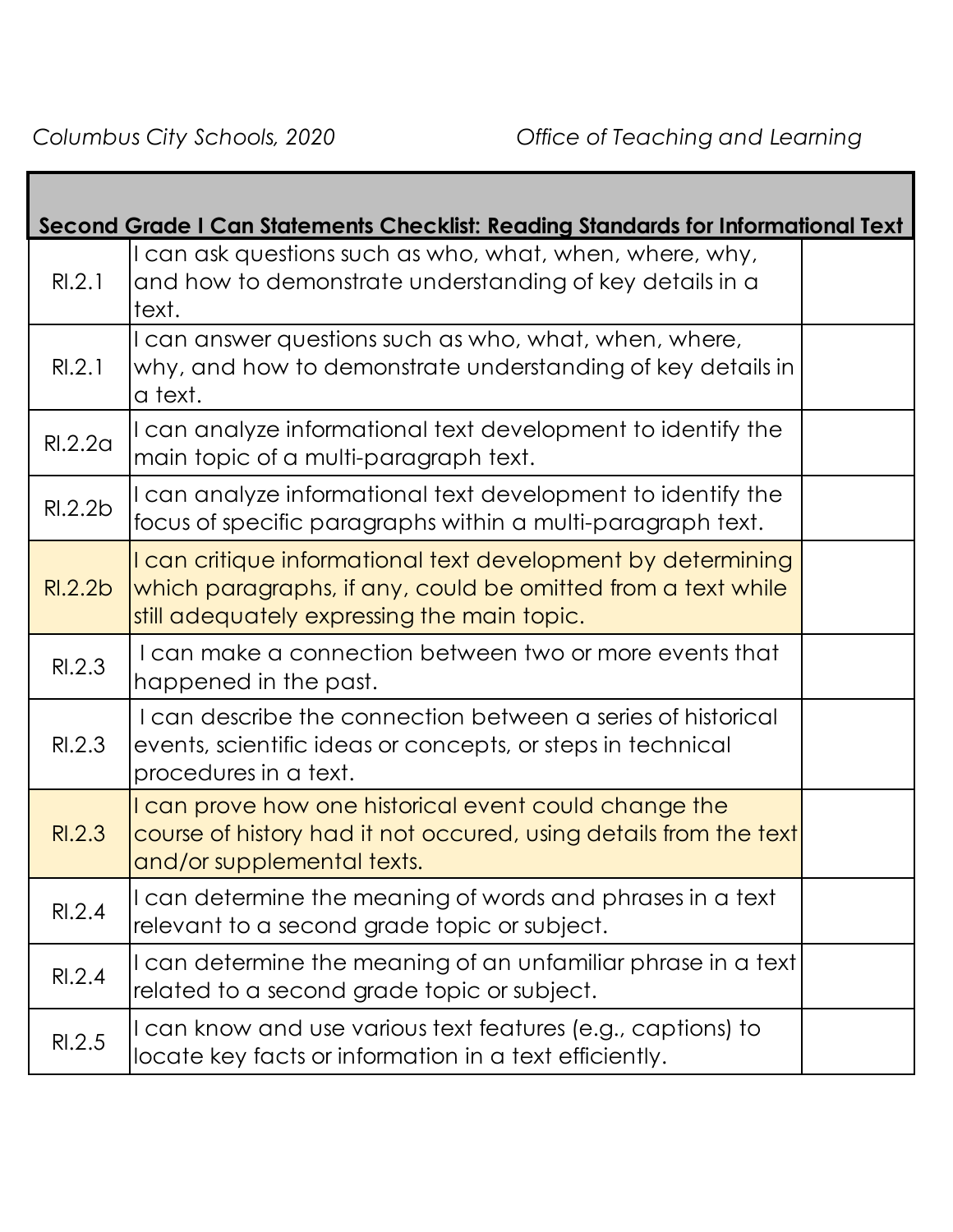| RI.2.5 | I can revise text features such as captions to demonstrate<br>how the changes would alter the overall message in an<br>informational text.                                  |  |
|--------|-----------------------------------------------------------------------------------------------------------------------------------------------------------------------------|--|
| RI.2.5 | I can know and use various text features (e.g., bold print) to<br>locate key facts or information in a text efficiently.                                                    |  |
| RI.2.5 | I can know and use various text features (e.g., subheadings)<br>to locate key facts or information in a text efficiently.                                                   |  |
| RI.2.5 | I can know and use various text features (e.g., glossaries) to<br>locate key facts or information in a text efficiently.                                                    |  |
| RI.2.5 | I can create an addendum to a glossary (including<br>definitions) to indicate terms I believe are key to<br>understanding a text.                                           |  |
| RI.2.5 | I can know and use various text features (e.g., indexes) to<br>locate key facts or information in a text efficiently.                                                       |  |
| RI.2.5 | I can know and use various text features (e.g., electronic<br>menus) to locate key facts or information in a text efficiently.                                              |  |
| RI.2.5 | I can know and use various text features (e.g., icons) to locate<br>key facts or information in a text efficiently.                                                         |  |
| RI.2.6 | I can identify the main purpose of a text, including what the<br>author wants to answer, explain or describe.                                                               |  |
| RI.2.6 | I can evaluate an author's effectiveness in accomplishing<br>purpose (how well the text answers, explains or describes)<br>using details from the text to support my claim. |  |
| RI.2.7 | I can explain how specific images (e.g., a diagram showing<br>how a machine works) contribute to a text.                                                                    |  |
| RI.2.7 | I can explain how specific images (e.g., a diagram showing<br>how a machine works) clarify a text.                                                                          |  |
| RI.2.8 | I can identify the main points an author uses in a text, and<br>with support, explain how reasons connect to the main<br>points.                                            |  |
| RI.2.8 | I can determine which (if any) reasons that an author uses to<br>explain main points, could be strengthened to make the<br>argument more convincing.                        |  |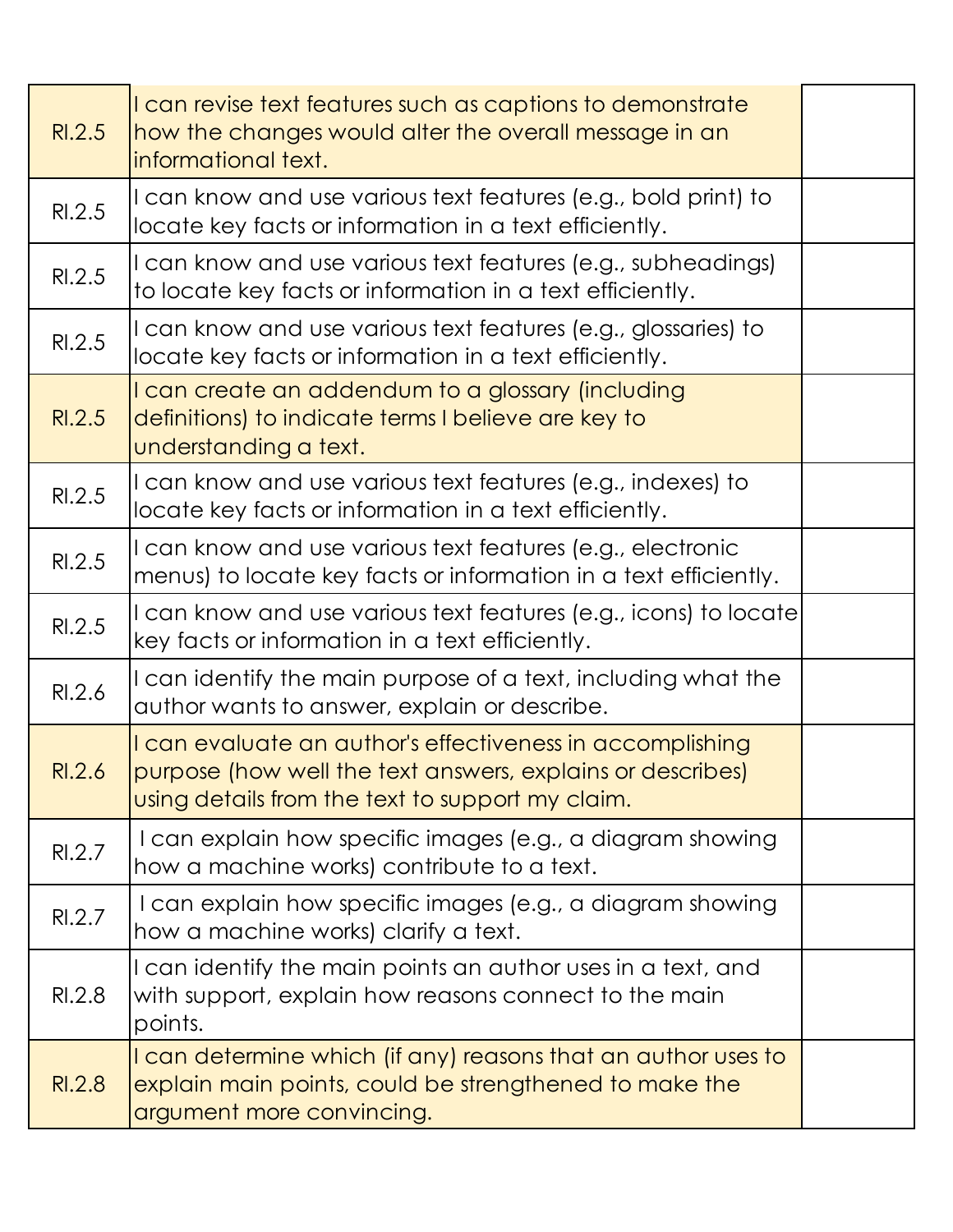| RI.2.8  | I can, with support, explain how reasons connect to the<br>author's main points.                                                                                                                                                                       |  |
|---------|--------------------------------------------------------------------------------------------------------------------------------------------------------------------------------------------------------------------------------------------------------|--|
| R1.2.9  | I can compare and contrast the most important points<br>presented by two texts on the same topic.                                                                                                                                                      |  |
| RI.2.9  | I can describe how two texts on a similar topic are different.                                                                                                                                                                                         |  |
| RI.2.10 | By the end of the year, I can read and comprehend<br>informational texts, including history/social studies, science,<br>and technical texts, in the grades 2-3 text complexity band<br>proficiently (with scaffolding as needed at the higher levels.) |  |
|         |                                                                                                                                                                                                                                                        |  |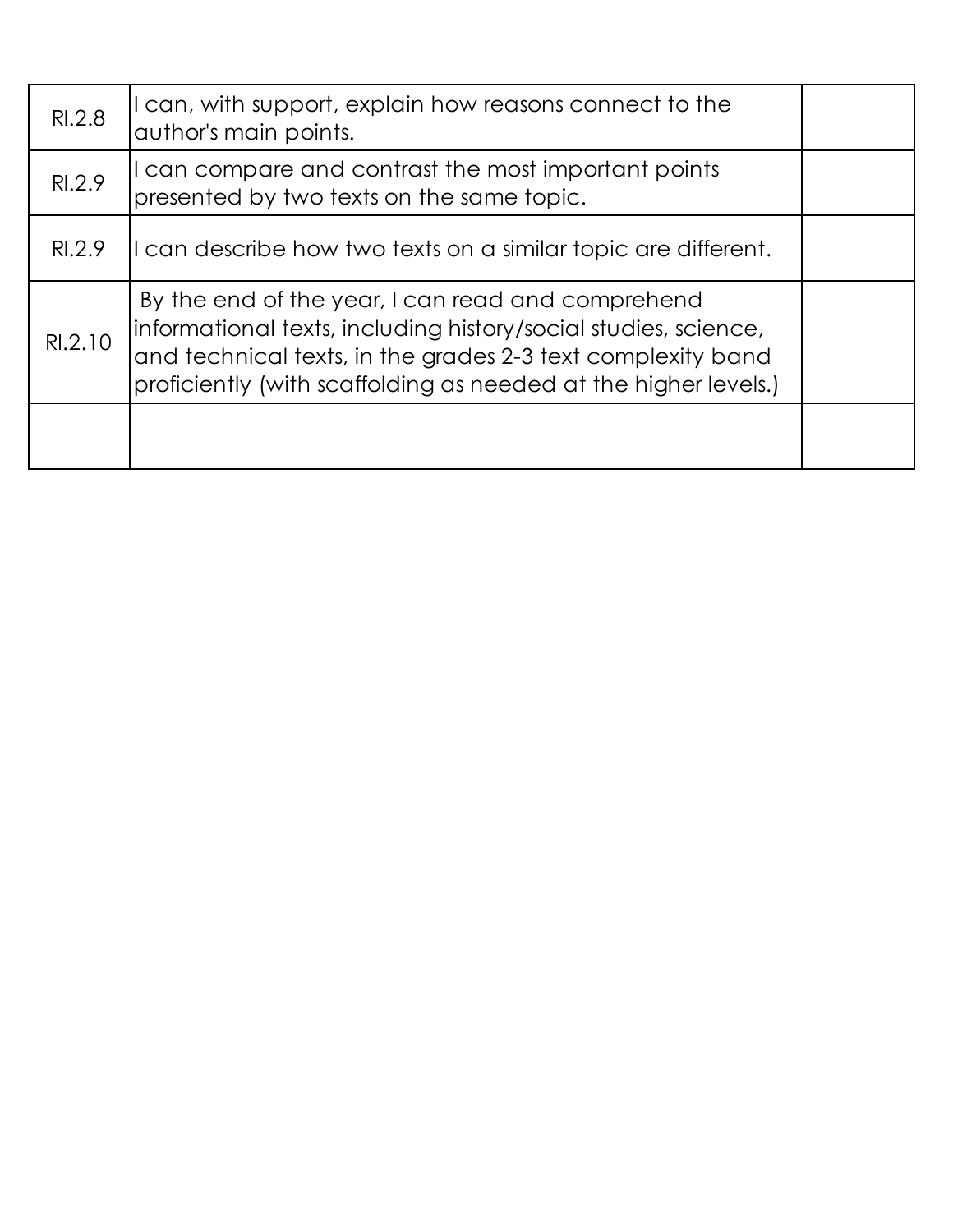| Second Grade I Can Statements Checklist: Reading Standards for Foundational Skills |                                                                                                                                             |  |
|------------------------------------------------------------------------------------|---------------------------------------------------------------------------------------------------------------------------------------------|--|
| RF.2.1                                                                             | (Print Concepts standards for grades K and 1 only)                                                                                          |  |
| RF.2.2                                                                             | (Phonological Awareness standards for grades K and 1 only)                                                                                  |  |
| RF.2.3                                                                             | I can know and apply grade-level phonics and word analysis<br>skills in decoding words.                                                     |  |
| RF.2.3a                                                                            | I can distinguish long and short vowels when reading<br>regularly spelled one-syllable words.                                               |  |
| RF.2.3b                                                                            | I can know and use spelling-sound correspondences for<br>additional common vowel teams.                                                     |  |
| <b>RF.2.3b</b>                                                                     | I can invent and explain "rules" for common vowel teams that<br>are both accurate and will make them understandable for<br>another learner. |  |
| <b>RF.2.3c</b>                                                                     | I can decode regularly spelled two-syllable words with long<br>vowels.                                                                      |  |
| RF.2.3d                                                                            | I can decode words with common prefixes and suffixes.                                                                                       |  |
| <b>RF.2.3d</b>                                                                     | I can categorize words with prefixes and suffixes, sorting them<br>by their similar meanings (e.g., -ible, -able)                           |  |
| <b>RF.2.3e</b>                                                                     | I can identify words with inconsistent but common spelling-<br>sound correspondences.                                                       |  |
| RF.2.3f                                                                            | I can recognize and read grade-appropriate irregularly<br>spelled words.                                                                    |  |
| <b>RF.2.3f</b>                                                                     | I can identify patterns in irregularly spelled words and sort<br>them by similar features.                                                  |  |
| RF.2.4                                                                             | I can read with sufficient accuracy and fluency to support<br>comprehension.                                                                |  |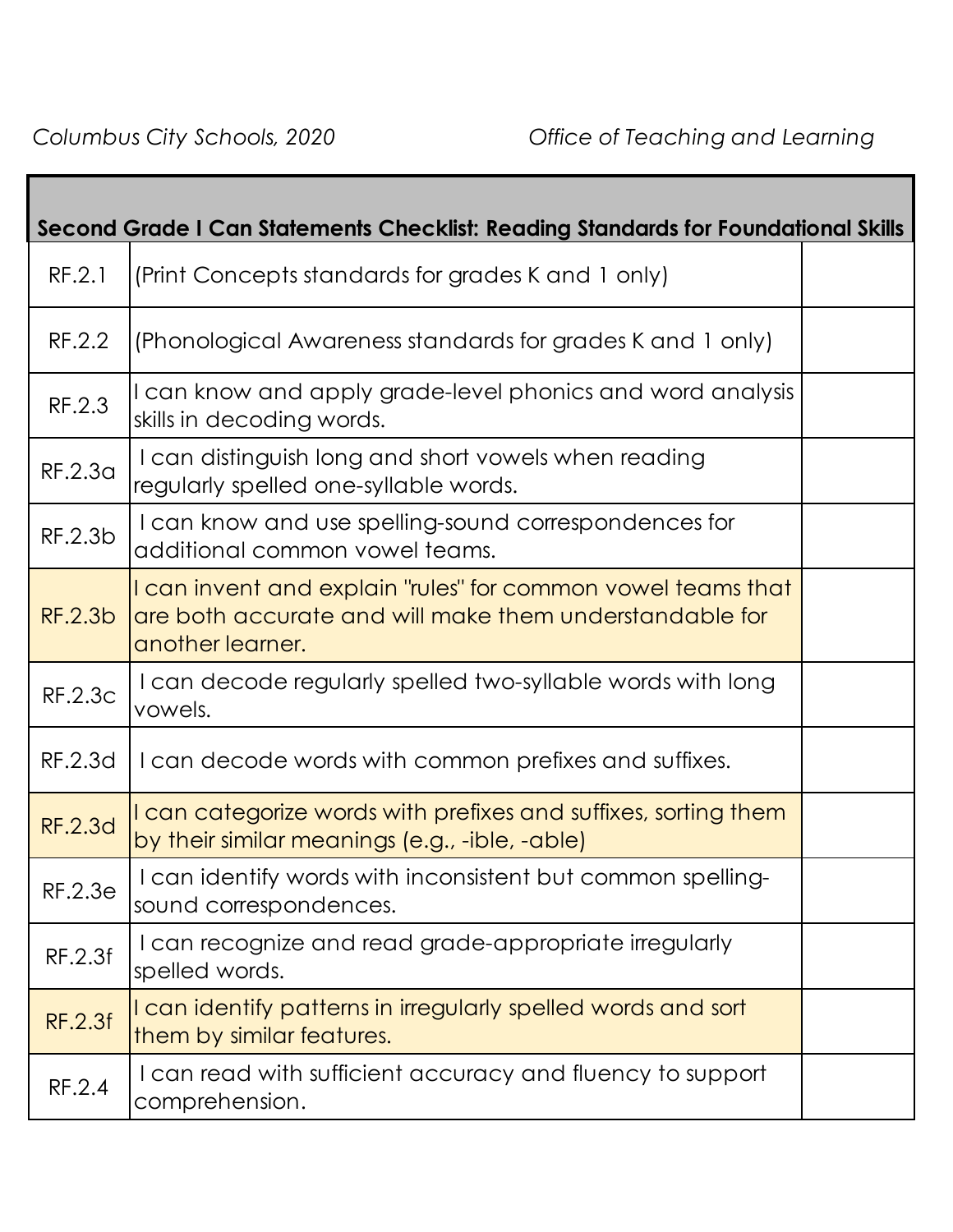| RF.2.4a        | I can read grade-level text with purpose and understanding.                                                  |  |
|----------------|--------------------------------------------------------------------------------------------------------------|--|
| RF.2.4b        | I can read grade-level text orally with accuracy, appropriate<br>rate, and expression on successive readings |  |
| <b>RF.2.4c</b> | I can use context to confirm or self-correct word recognition<br>and understanding, rereading as necessary.  |  |
|                |                                                                                                              |  |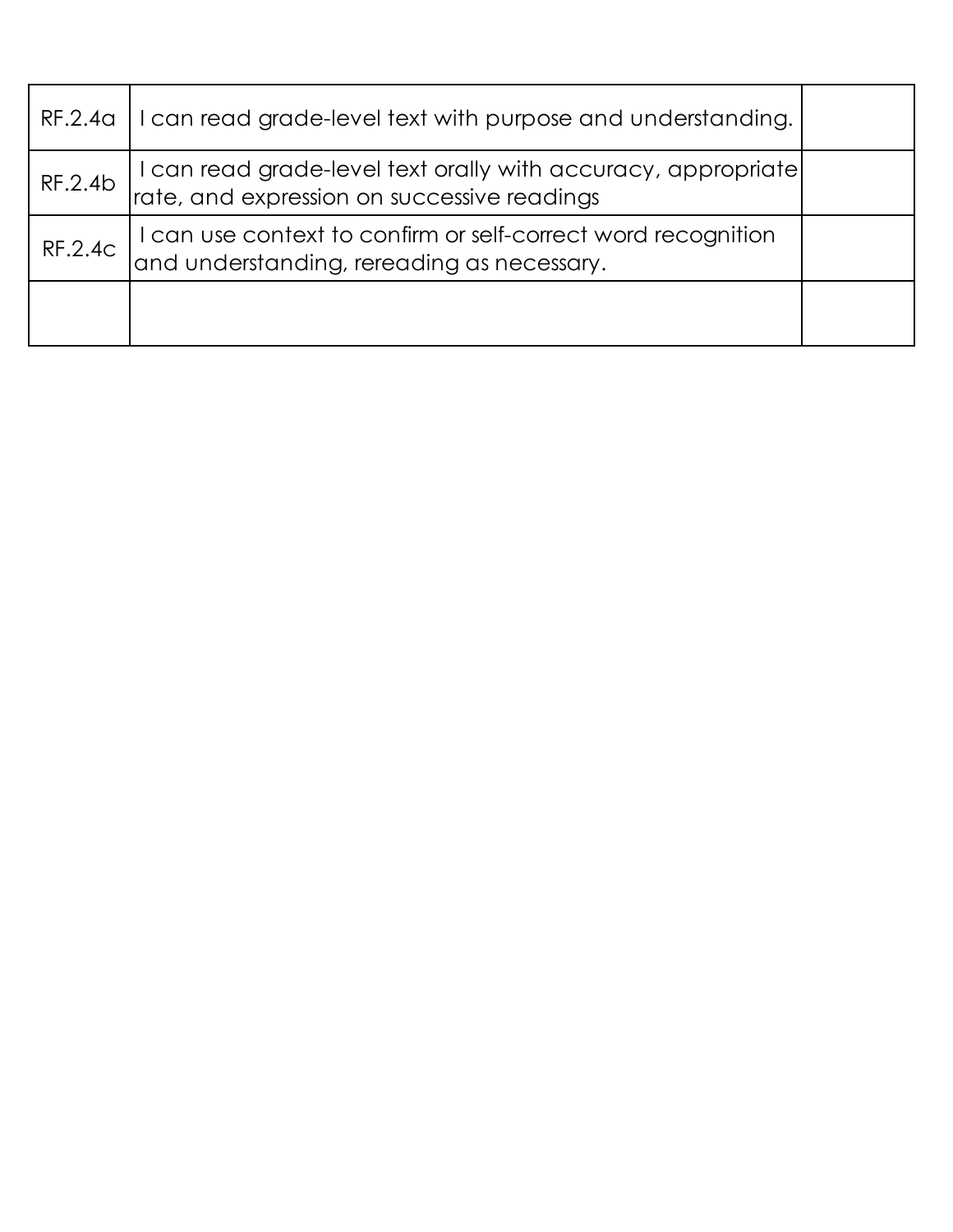Г

|       | <b>Second Grade I Can Statements Checklist: Writing Standards</b>                                                                                                                                                                                                                                         |  |
|-------|-----------------------------------------------------------------------------------------------------------------------------------------------------------------------------------------------------------------------------------------------------------------------------------------------------------|--|
| W.2.1 | I can write opinion pieces that introduce the topic or book<br>being written about, express an opinion, supply reasons that<br>support the opinion, use linking words (e.g., because, and,<br>also) to connect opinion and reasons, and provide a<br>concluding statement or section, in opinion writing. |  |
| W.2.2 | I can write informative/explanatory texts that introduce a<br>topic.                                                                                                                                                                                                                                      |  |
| W.2.2 | I can critique my own introduction to a text, evaluating how<br>well I feel I established helped the reader to understand the<br>purpose of my piece.                                                                                                                                                     |  |
| W.2.2 | I can write informative/explanatory texts that use facts and<br>definitions to develop points.                                                                                                                                                                                                            |  |
| W.2.2 | I can write informative/explanatory texts that provide a<br>concluding statement or section.                                                                                                                                                                                                              |  |
| W.2.2 | I can design a checklist or rubric to use in analyzing whether<br>my informative/explanatory texts effectively share<br>information.                                                                                                                                                                      |  |
| W.2.3 | I can write narratives to recount a well-elaborated event or<br>short sequence of events including details to describe actions,<br>thoughts, and feelings.                                                                                                                                                |  |
| W.2.3 | I can design a checklist or rubric to use in analyzing whether<br>my narrative elaborates effectively on the story I try to tell.                                                                                                                                                                         |  |
| W.2.3 | I can use temporal words to signal event order in narrative<br>writing.                                                                                                                                                                                                                                   |  |
| W.2.3 | I can write narratives to recount a well-elaborated event or<br>short sequence of events that provides a sense of closure.                                                                                                                                                                                |  |
| W.2.4 | (Begins in grade 3)                                                                                                                                                                                                                                                                                       |  |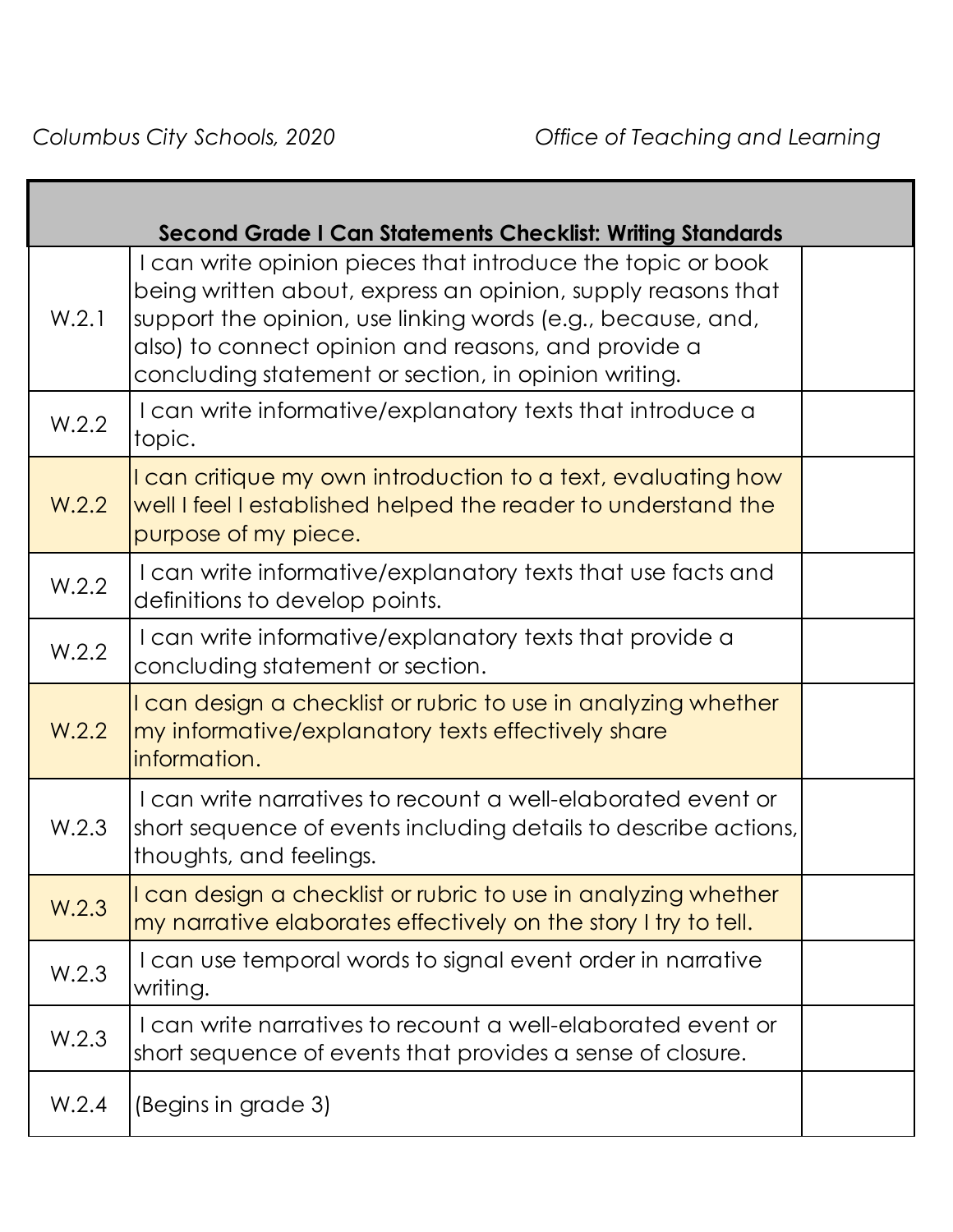| W.2.5  | I can, with guidance and support from adults and peers,<br>focus on a topic and strengthen writing as needed by<br>revising.                                          |  |
|--------|-----------------------------------------------------------------------------------------------------------------------------------------------------------------------|--|
| W.2.5  | I can, with guidance and support from adults and peers,<br>focus on a topic and strengthen writing as needed by<br>editing.                                           |  |
| W.2.6  | I can, with guidance and support from adults, use a variety<br>of digital tools to produce and publish writing, including in<br>collaboration with peers.             |  |
| W.2.6  | I can evaluate digital tools to determine the best-fit<br>applications of technology for my writing project.                                                          |  |
| W.2.7  | I can participate in shared research and writing projects<br>(e.g., reading a number of books on a single topic to produce<br>a report; record science observations). |  |
| W.2.7  | I can synthesize information from severeal related sources and<br>create a thorough analysis of a topic based upon them<br>(providing textual evidence.)              |  |
| W.2.8  | I can recall information from experiences or gather<br>information from provided sources to answer a question.                                                        |  |
| W.2.9  | (Begins in grade 4)                                                                                                                                                   |  |
| W.2.10 | (Begins in grade 3)                                                                                                                                                   |  |
|        |                                                                                                                                                                       |  |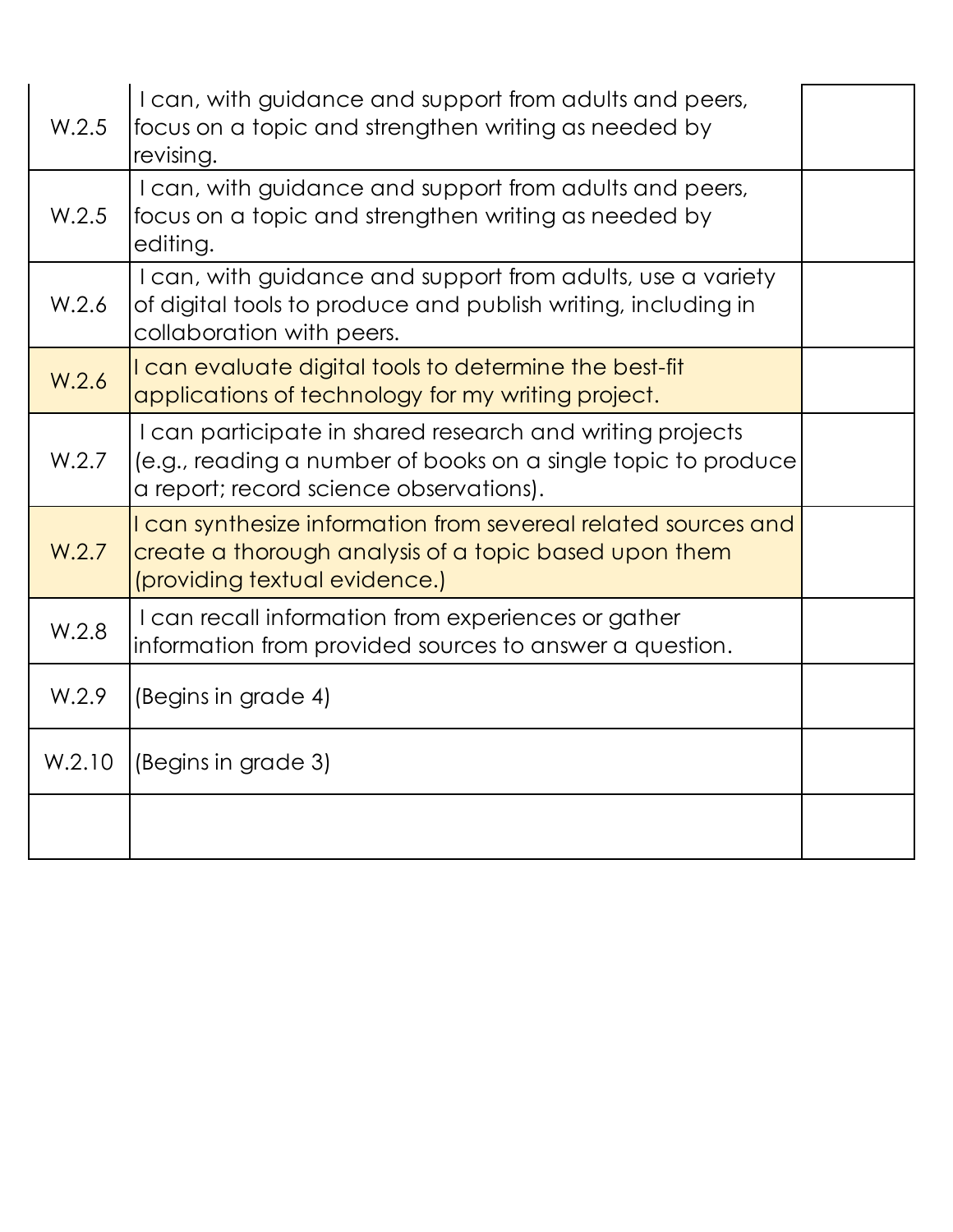|         | Second Grade I Can Statements Checklist: Speaking and Listening Standards                                                                                                                                |  |
|---------|----------------------------------------------------------------------------------------------------------------------------------------------------------------------------------------------------------|--|
| SL.2.1  | I can participate in collaborative conversations about grade<br>2 topics and texts with diverse partners in small and larger<br>groups.                                                                  |  |
| SL.2.1a | I can follow agreed-upon rules for discussions (e.g., gaining<br>the floor in respectful ways, listening to others with care,<br>speaking one at a time about the topics and texts under<br>discussion). |  |
| SL.2.1a | I can create additional rules for discussions that will be<br>applicable and relevant to online instruction.                                                                                             |  |
| SL.2.1b | I can build on others' talk in conversations by linking their<br>comments to the remarks of others.                                                                                                      |  |
| SL.2.1c | I can ask for clarification and further explanation as needed<br>about the topics and texts under discussion.                                                                                            |  |
| SL.2.1c | I can encourage elaboration in others' verbal expressions by<br>asking important questions specifically meant to encourage<br>them to continue talking.                                                  |  |
| SL.2.2  | I can retell or describe key ideas or details from a text read<br>aloud or information presented in various media and other<br>formats (e.g., orally).                                                   |  |
| SL.2.3  | I can ask and answer questions about what a speaker says in<br>order to clarify comprehension, gather additional information,<br>or deepen understanding of a topic or issue.                            |  |
| SL.2.4  | I can tell a story or recount an experience with appropriate<br>facts and relevant, descriptive details, speaking audibly in<br>coherent sentences.                                                      |  |
| SL.2.5  | I can create audio recordings of stories or poems; I can add<br>drawings or other visual displays to stories or recounts of<br>experiences when appropriate to clarify ideas, thoughts, and<br>feelings. |  |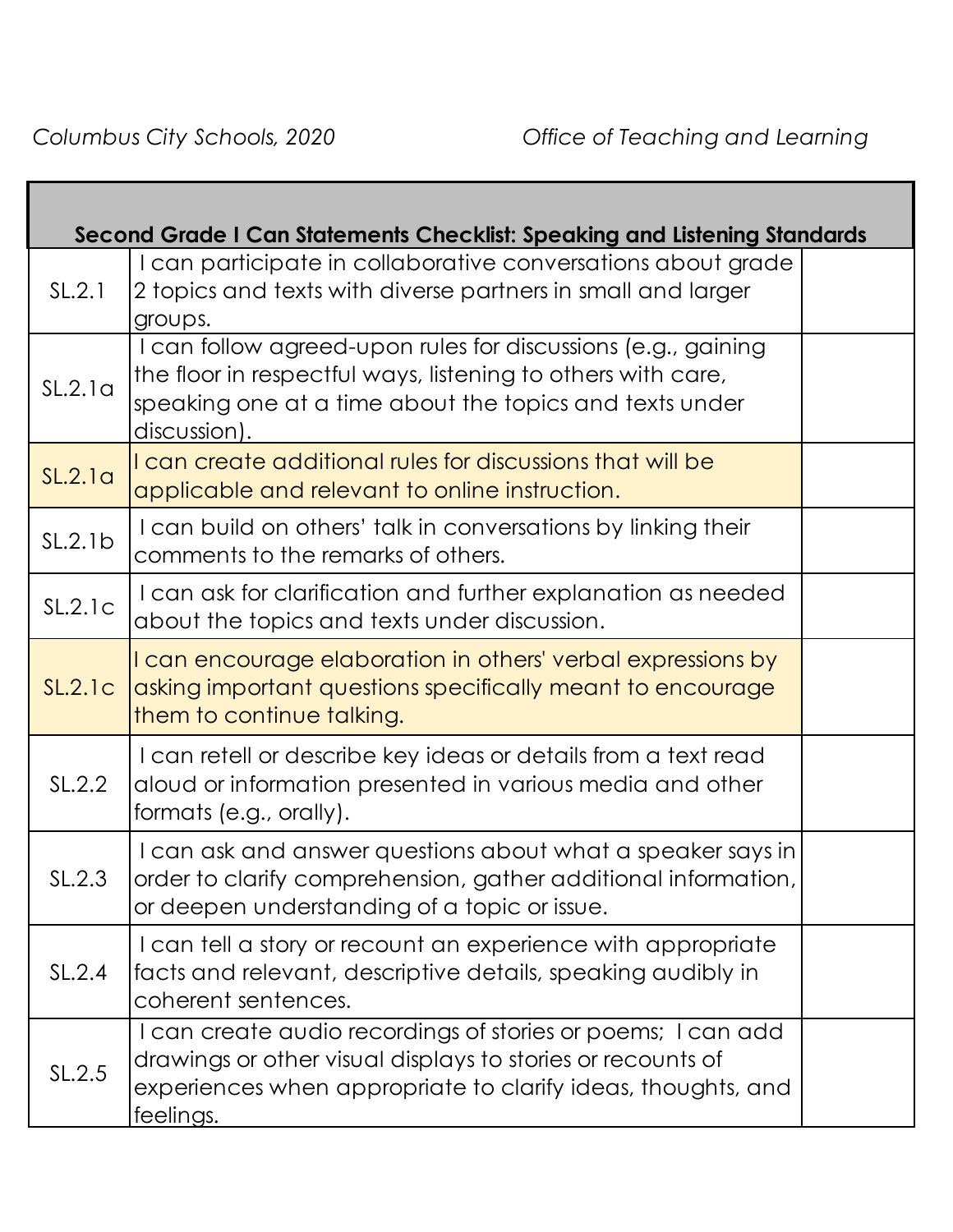| SL.2.5 | I can create audio "interviews" in which I ask questions of<br>characters from my stories and provide the voice for both the<br>Tinterviewer" and the "interviewee" (both portrayed by me.) |  |
|--------|---------------------------------------------------------------------------------------------------------------------------------------------------------------------------------------------|--|
| SL.2.6 | I can produce complete sentences when appropriate to task<br>and situation in order to provide requested detail or<br>clarification.                                                        |  |
|        |                                                                                                                                                                                             |  |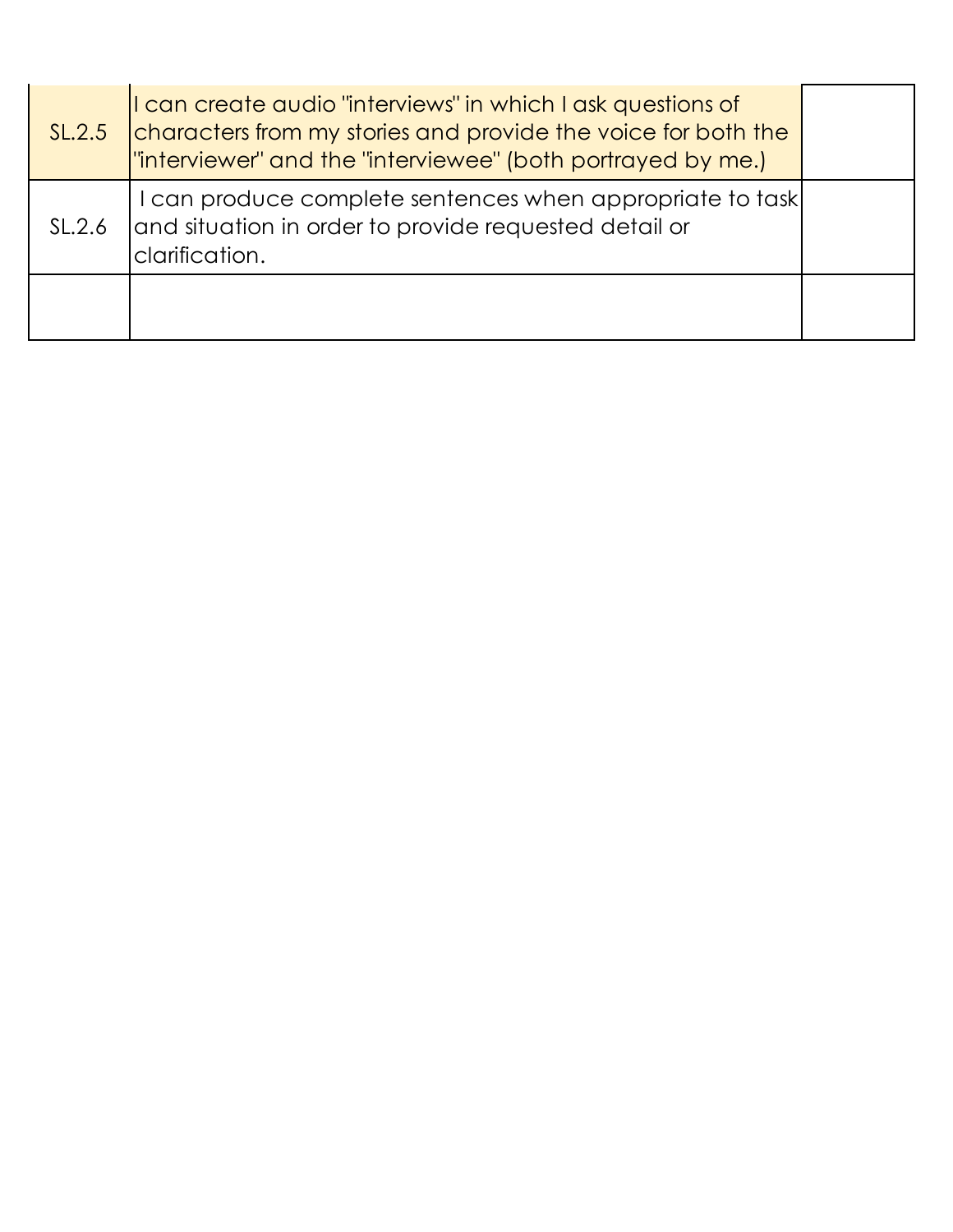|        | Second Grade I Can Statements Checklist: Language Standards                                                                                                                                               |  |
|--------|-----------------------------------------------------------------------------------------------------------------------------------------------------------------------------------------------------------|--|
| L.2.1  | I can demonstrate command of the conventions of standard<br>English grammar and usage when writing or speaking.                                                                                           |  |
| L.2.1a | I can use collective nouns (e.g., group).                                                                                                                                                                 |  |
| L.2.1b | I can form and use frequently occurring irregular plural nouns<br>(e.g., feet, children, teeth, mice, fish).                                                                                              |  |
| L.2.1c | I can use reflexive pronouns (e.g., myself, ourselves).                                                                                                                                                   |  |
| L.2.1d | I can form and use the past tense of frequently occurring<br>irregular verbs (e.g., sat, hid, told).                                                                                                      |  |
| L.2.1d | I can distinguish between the past tense of frequently<br>occurring irregular verbs (e.g., sat, hid, told) and the present<br>progressive tense (e.g., sitting, hiding, telling).                         |  |
| L.2.1e | I can use adjectives and adverbs, and choose between<br>them depending on what is to be modified.                                                                                                         |  |
| L.2.1f | I can produce, expand, and rearrange complete simple and<br>compound sentences (e.g., The boy watched the movie; The<br>little boy watched the movie; The action movie was watched<br>by the little boy). |  |
| L.2.2  | I can demonstrate command of the conventions of standard<br>English capitalization, punctuation, and spelling when<br>writing.                                                                            |  |
| L.2.2a | I can capitalize holidays.                                                                                                                                                                                |  |
| L.2.2a | I can capitalize product names.                                                                                                                                                                           |  |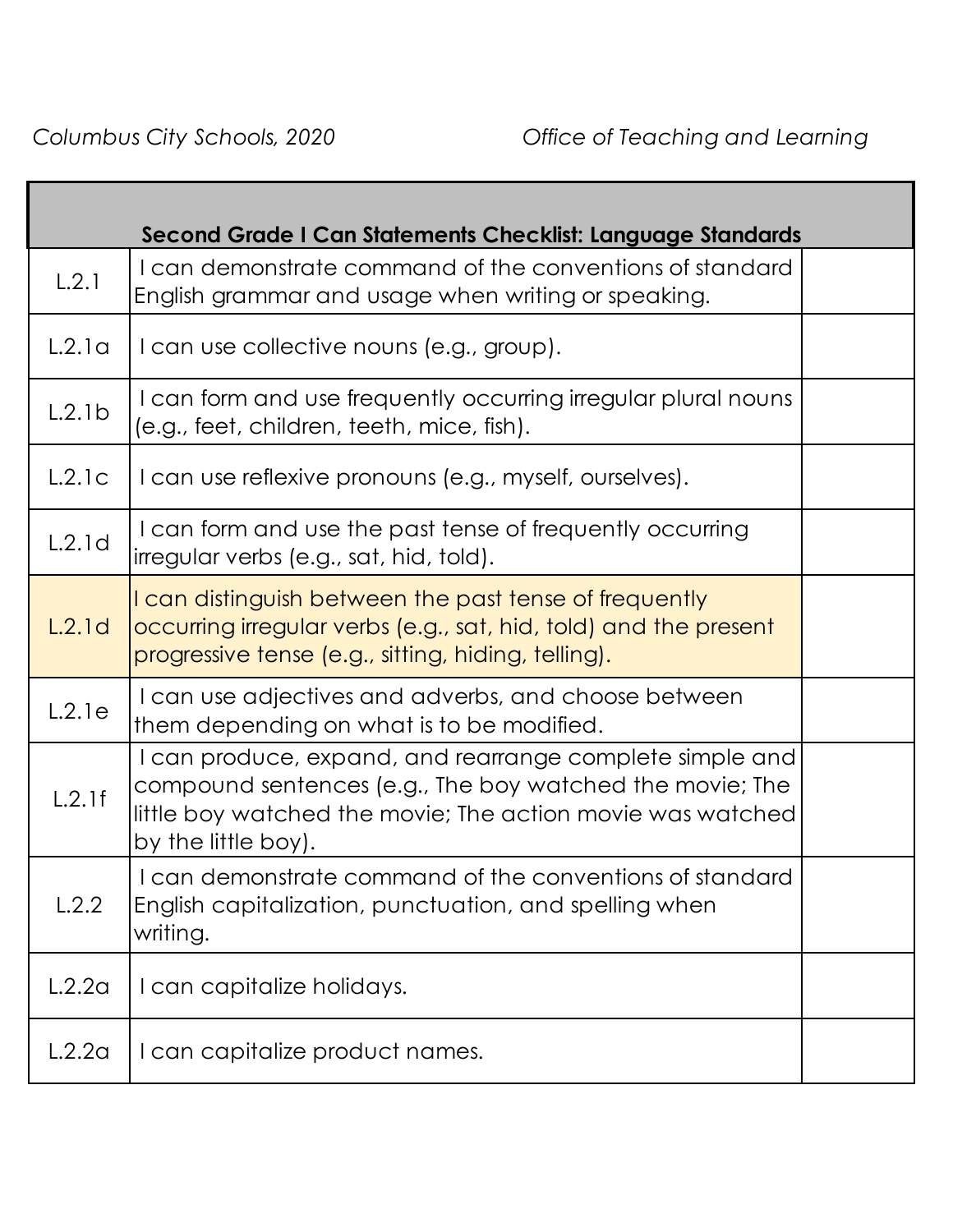| L.2.2a | I can capitalize geographic names.                                                                                                                                                     |  |
|--------|----------------------------------------------------------------------------------------------------------------------------------------------------------------------------------------|--|
| L.2.2b | I can use commas in greetings of letters.                                                                                                                                              |  |
| L.2.2b | I can use commas in closings of letters.                                                                                                                                               |  |
| L.2.2c | I can use an apostrophe to form contractions.                                                                                                                                          |  |
| L.2.2c | I can use an apostrophe to form frequently occurring<br>possessives.                                                                                                                   |  |
| L.2.2d | I can generalize learned spelling patterns when writing words<br>(e.g., cage -> badge; boy -> boil).                                                                                   |  |
| L.2.2e | I can consult reference materials, including beginning<br>dictionaries, as needed to check and correct spellings.                                                                      |  |
| L.2.2e | I can research and use non-traditional tools for checking<br>word meaning (e.g., visual dictionaries.)                                                                                 |  |
| L.2.3  | I can use knowledge of language and its conventions when<br>writing, speaking, reading, or listening.                                                                                  |  |
| L.2.3a | I can recognize formal and informal uses of English.                                                                                                                                   |  |
| L.2.3b | I can compare formal and informal uses of English.                                                                                                                                     |  |
| L.2.4  | I can determine or clarify the meaning of unknown and<br>multiple-meaning words and phrases based on grade 2<br>reading and content, choosing flexibly from an array of<br>strategies. |  |
| L.2.4a | I can use sentence-level context as a clue to the meaning of<br>a word or phrase.                                                                                                      |  |
| L.2.4b | I can determine the meaning of the new word formed when<br>a known prefix is added to a known word (e.g.,<br>happy/unhappy, tell/retell).                                              |  |
| L.2.4c | I can use a known root word as a clue to the meaning of an<br>unknown word with the same root (e.g., addition, additional).                                                            |  |